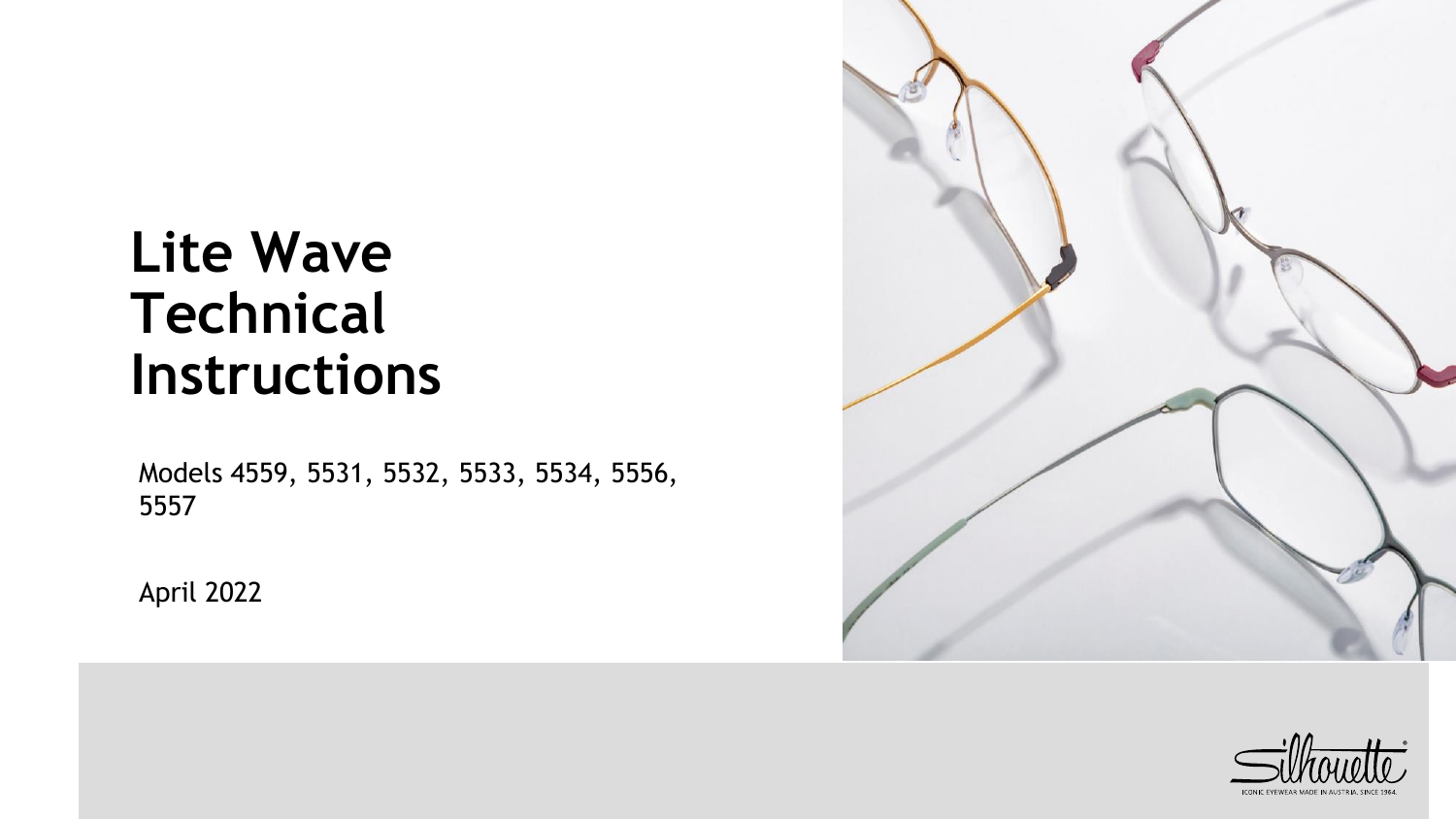# Lite Wave | Glazing with Silhouette Vision Sensation**®** Lenses

Silhouette now offers premium prescription lenses for all Silhouette frames.

Expertly crafted in Austria using our exclusive Panorama**®** lens designs, Silhouette Vision Sensation**®** lenses perfectly match the curve of every Silhouette frame.

This results in a 100% Silhouette solution that offers the wearer exceptional visual comfort and edge to edge clarity.

For more information visit: <https://www.silhouette.com/us/us/vision-sensation> or contact your Silhouette Account Executive



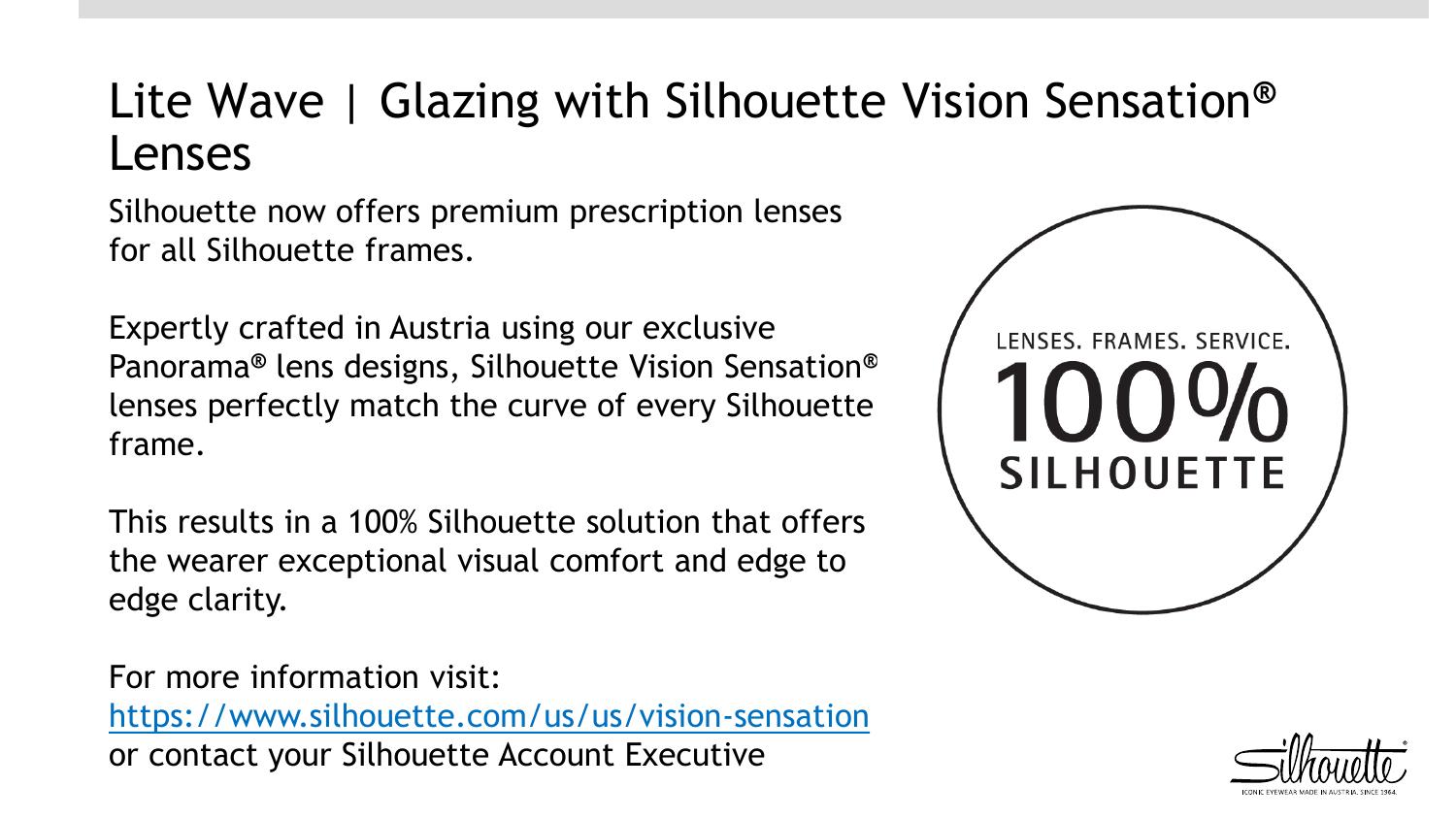# Lite Wave | Glazing

Frame is designed with a 5.0 base curve.

Other base curves will work and should have groove profile to match 5.0 base curve to maintain frame curve.

Recommended lenses are High Index 1.6, 1.67, Polycarbonate and Trivex.

OMA shape files available at [https://portal.silhouette.com](https://portal.silhouette.com/) [www.silhouettelab.com](http://www.silhouettelab.com/)

#### **FULLRIM GROOVED GLAZING**



Groove should match 5.0 base curve on flatter lenses!

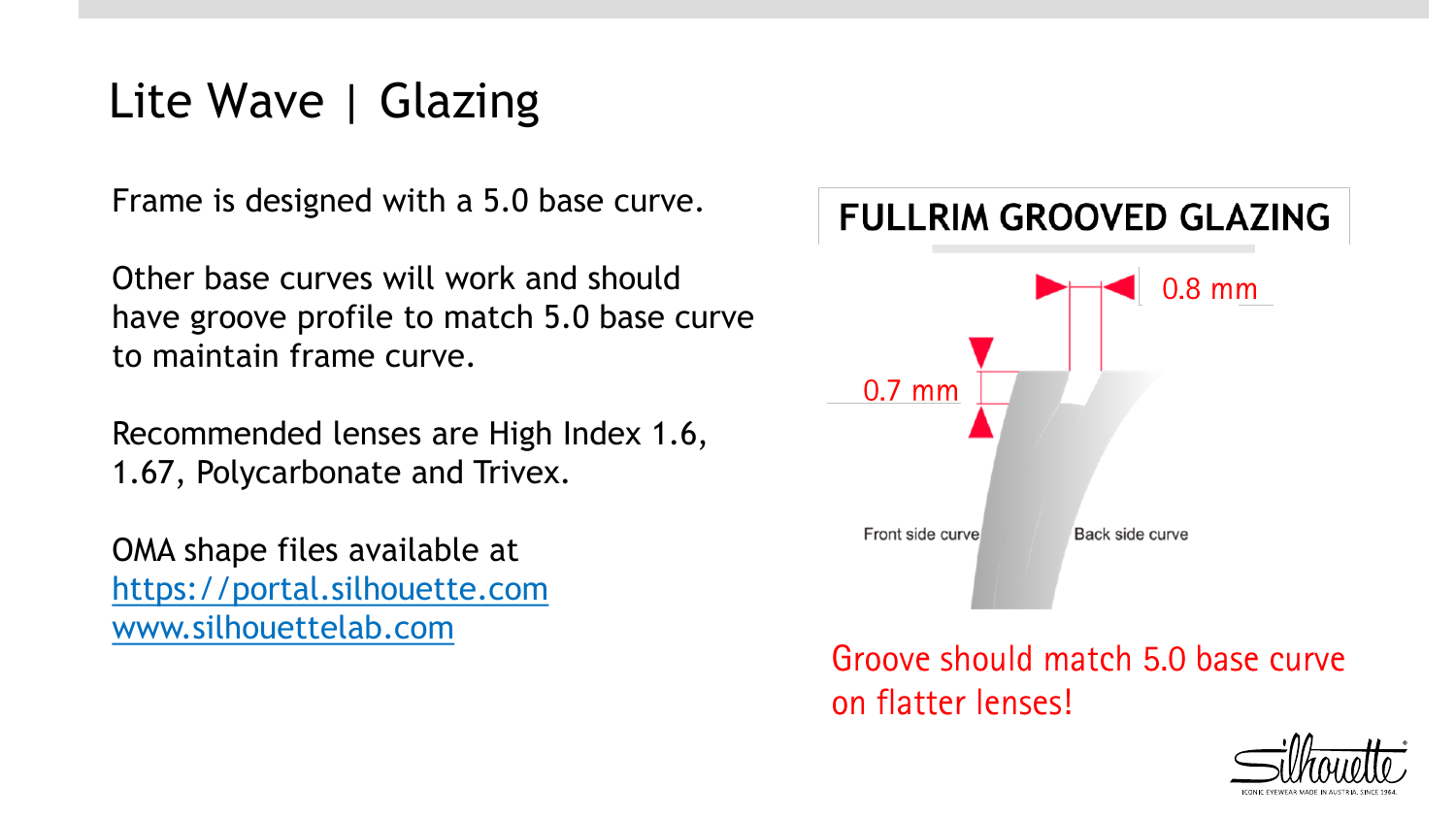# Lite Wave | Glazing

Recommendations:

Minimum lens edge thickness 2.2 mm

If the base curve is flatter than 5.0, the lens "A" size must be ground 0.1 mm – 0.2 mm smaller for better lens fit and to ensure the endpiece closure functions correctly

#### **FULLRIM GROOVED GLAZING**



Groove should match 5.0 base curve on flatter lenses!

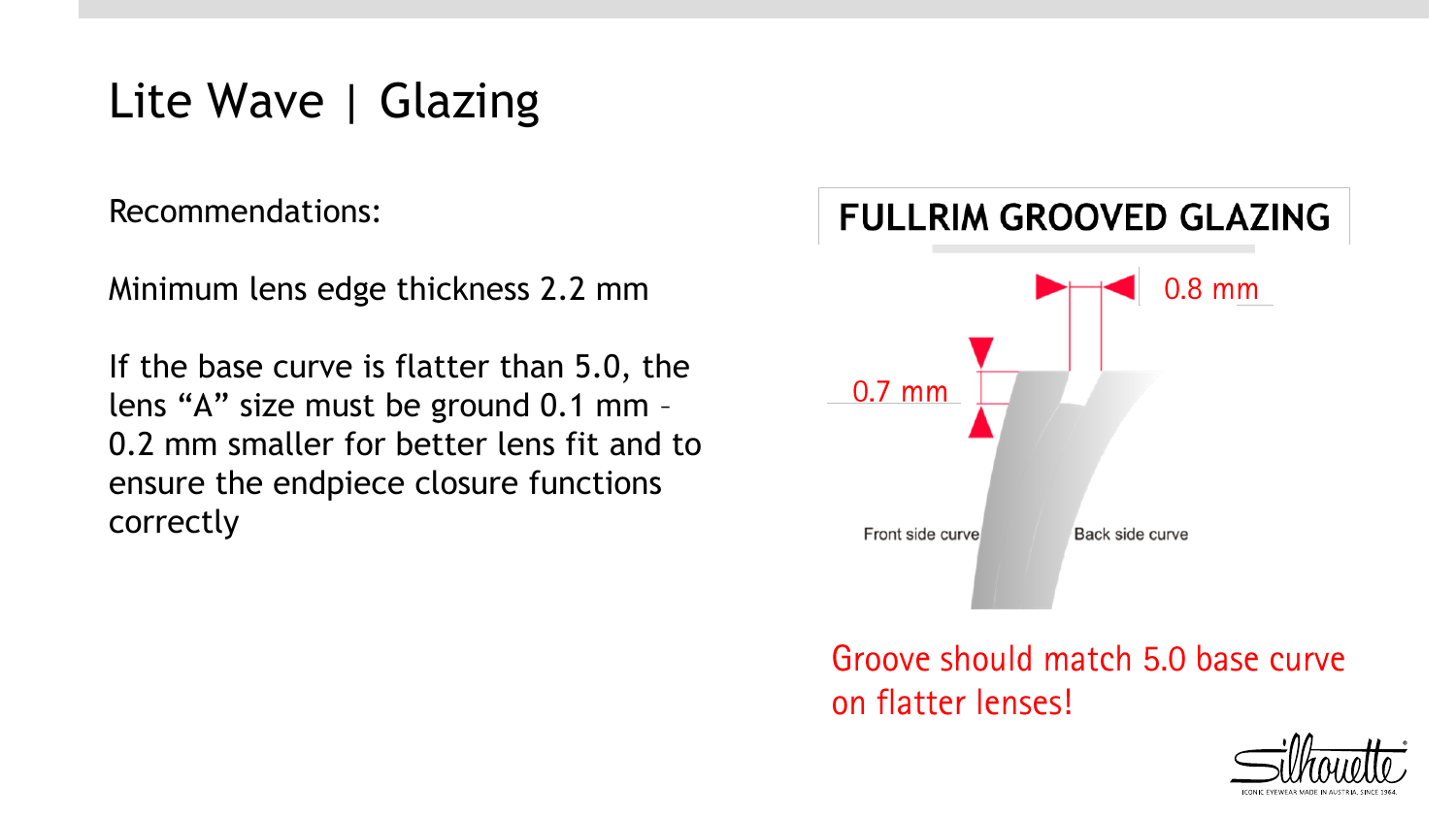# New Lens Mount | Lite Wave

The new snap lock lens mounting utilizes a unique locking mechanism inside the endpiece block to create excellent lens hold without the use of screws.

Never grasp the endpiece with pliers!

Do not heat the endpiece!

Do not bend endpiece to change inclination angle!



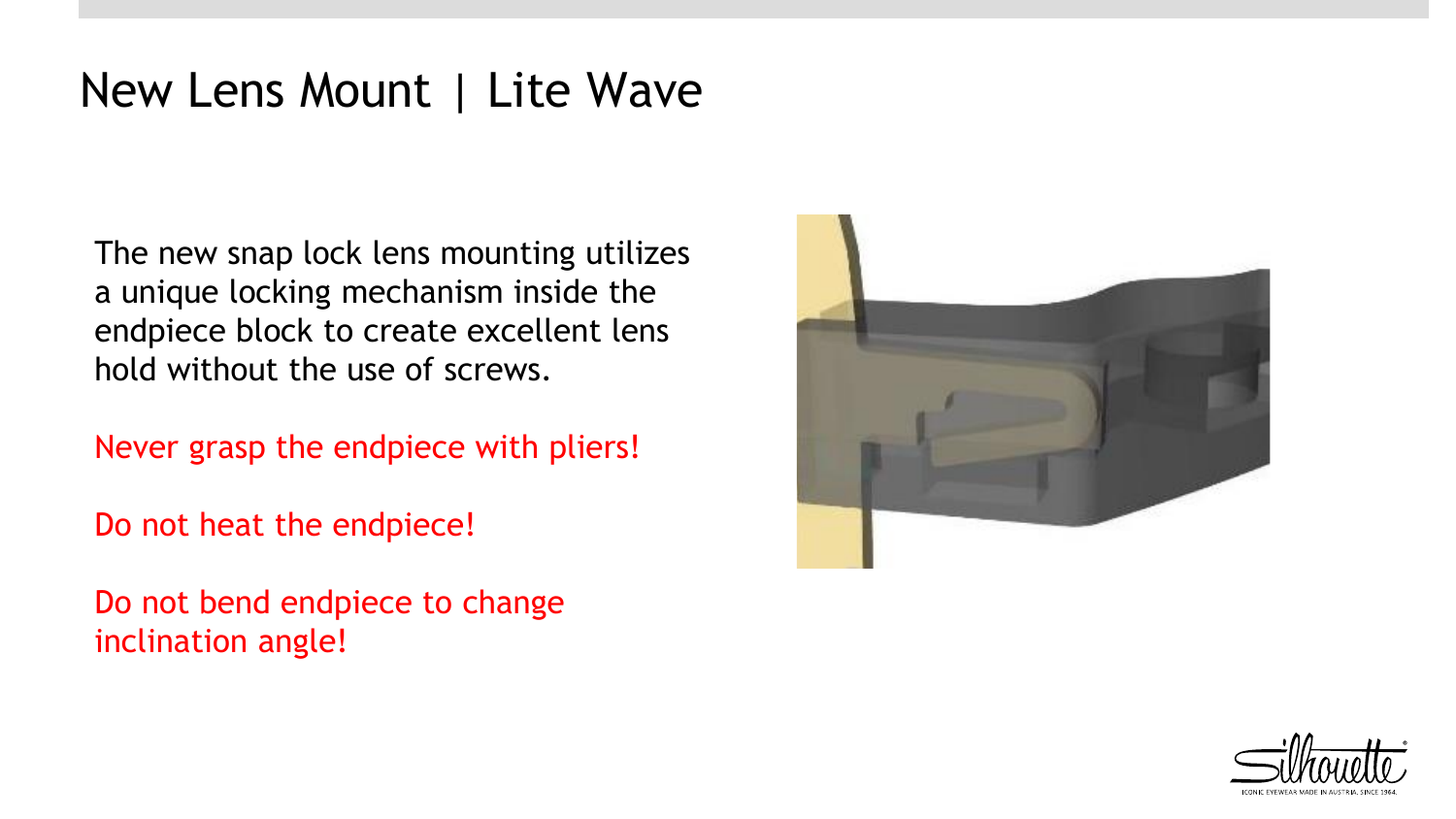# Lite Wave | Demounting Tool AC 542

Lite Wave endpiece removal is accomplished using demounting tool AC 542.

Attempts to remove endpiece using other methods could damage the endpiece and should not be attempted.



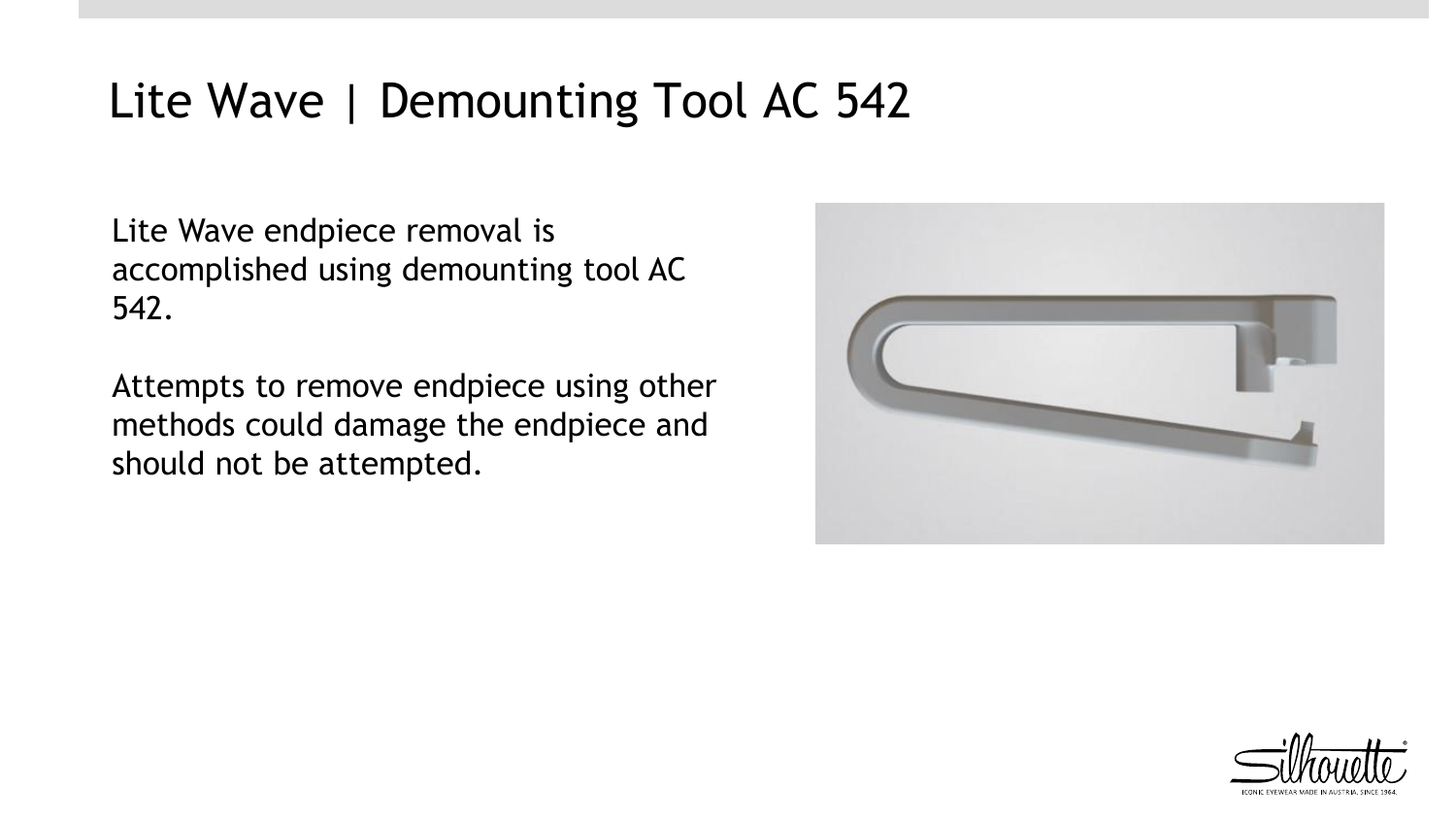# Lite Wave | Demounting Tool AC 542

Lite Wave endpiece removal with AC 542 is shown at right.

The tab on AC 542 fits in the slot on bottom of endpiece.

Squeezing the tool will unlock the endpiece.

While squeezing, the endpiece can be removed.



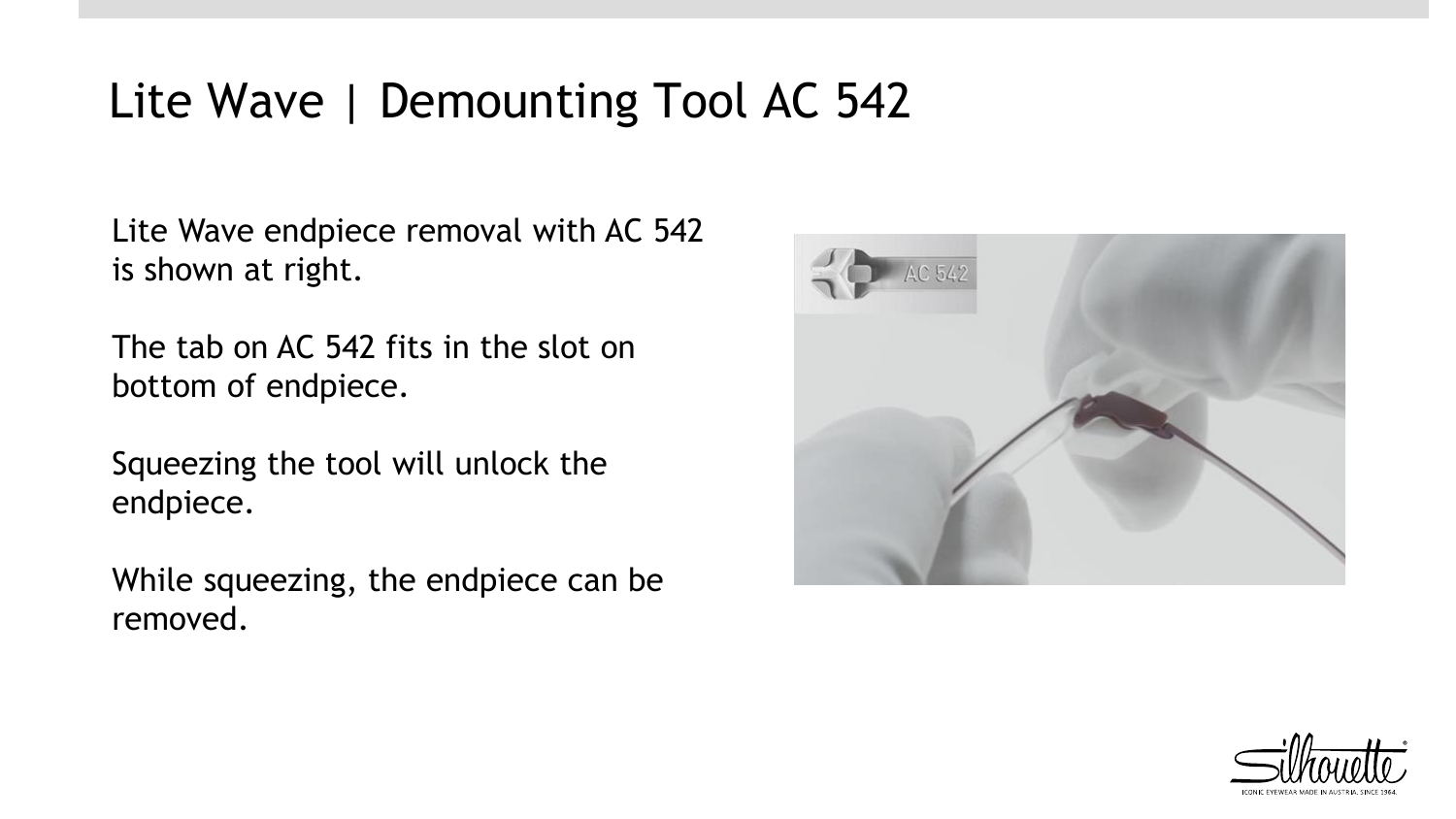# New Lens Mount | Lite Wave



- 1. AC 542 demounting tool is used to release the endpiece from the frame.
- 2. Once endpiece is released, lens can be removed or inserted.
- 3. Once lens is installed, align tabs with split locking tab in front of solid tab.
- 4. Press endpiece over tabs until it snaps into place.

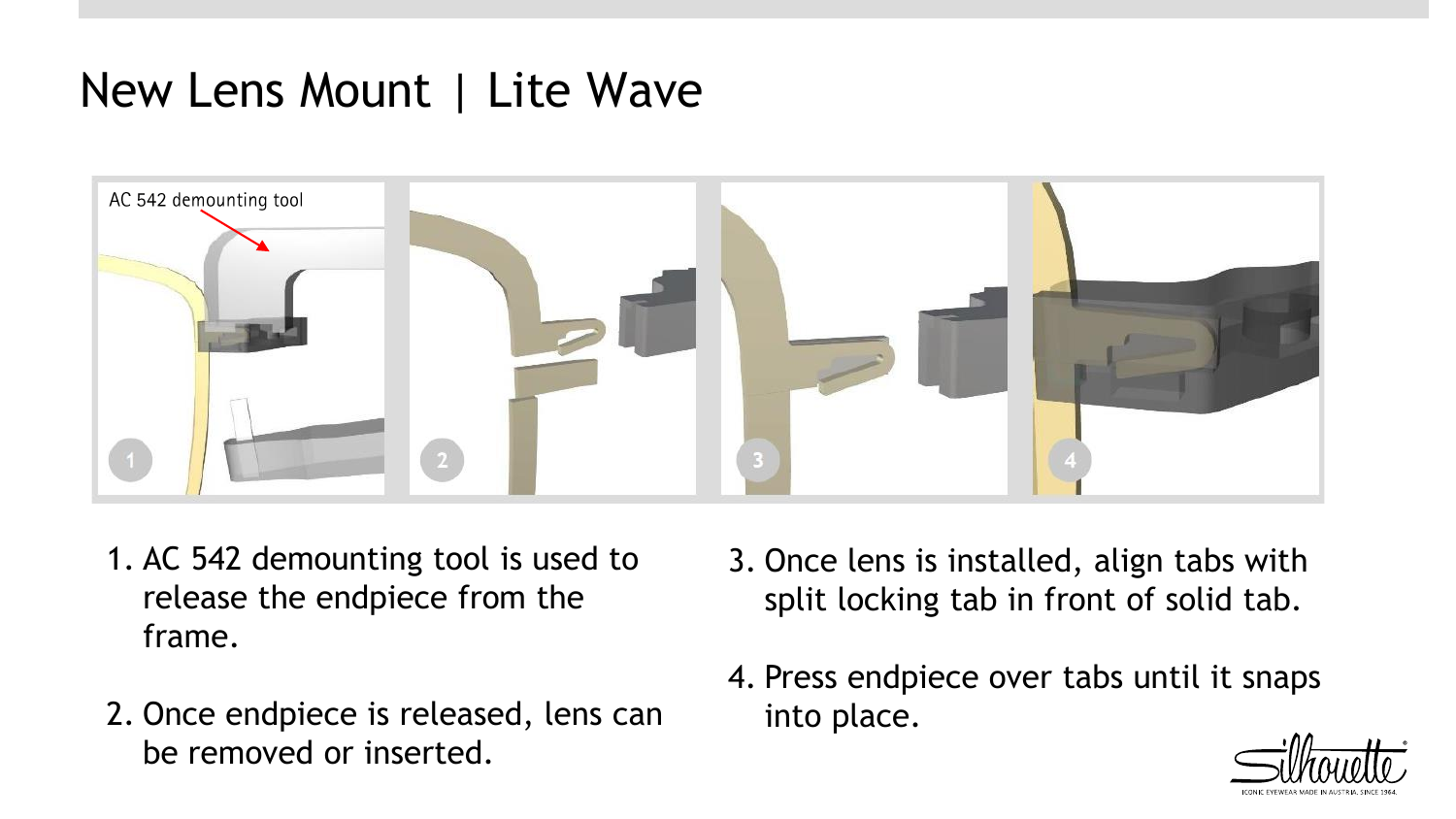#### Lens Removal | Lite Wave



Place AC542 on endpiece and align tab of tool with slot on bottom of endpiece.

Squeeze tab into slot and gently rock endpiece while pulling to release from frame front.

Gently pull the snap lock apart and remove lens.

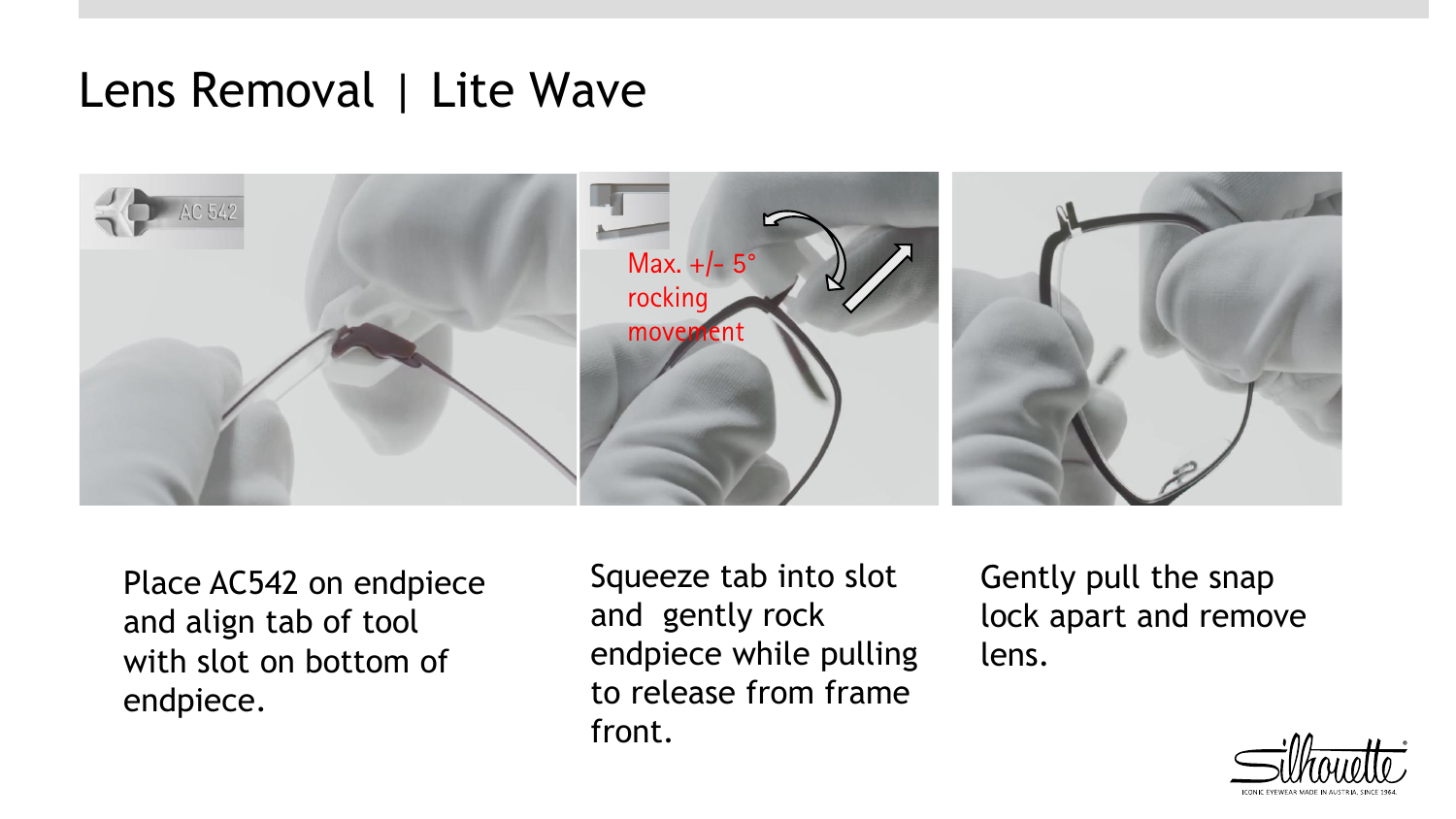Lenses must be cut to the correct size and there should be no gap at eyewire closure as shown by red arrow.

If there is a gap, the lens must be resized.

Lenses that are too large will stress the endpiece block and also interfere with correct locking of the snap lock. View of snap lock from



front of frame

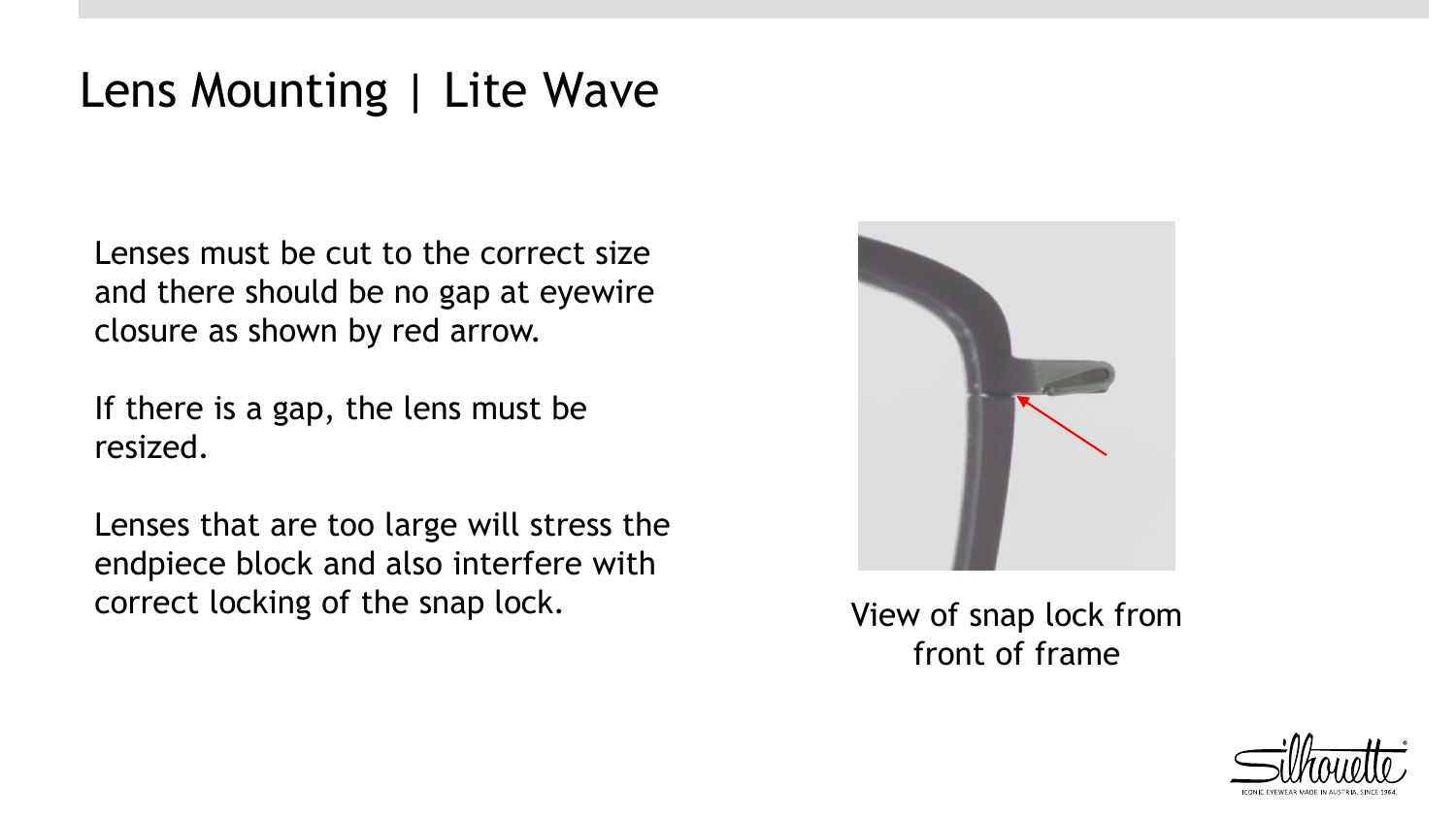When sizing lenses for Lite Wave, it is recommended that needle nose pliers are used to close the eyewire to check lens fit. This will avoid compressing the snap lock mechanism.

Pressure with needle nose pliers should only be used on the areas inside the red boxes.

Wider pliers will compress the snap lock mechanism.



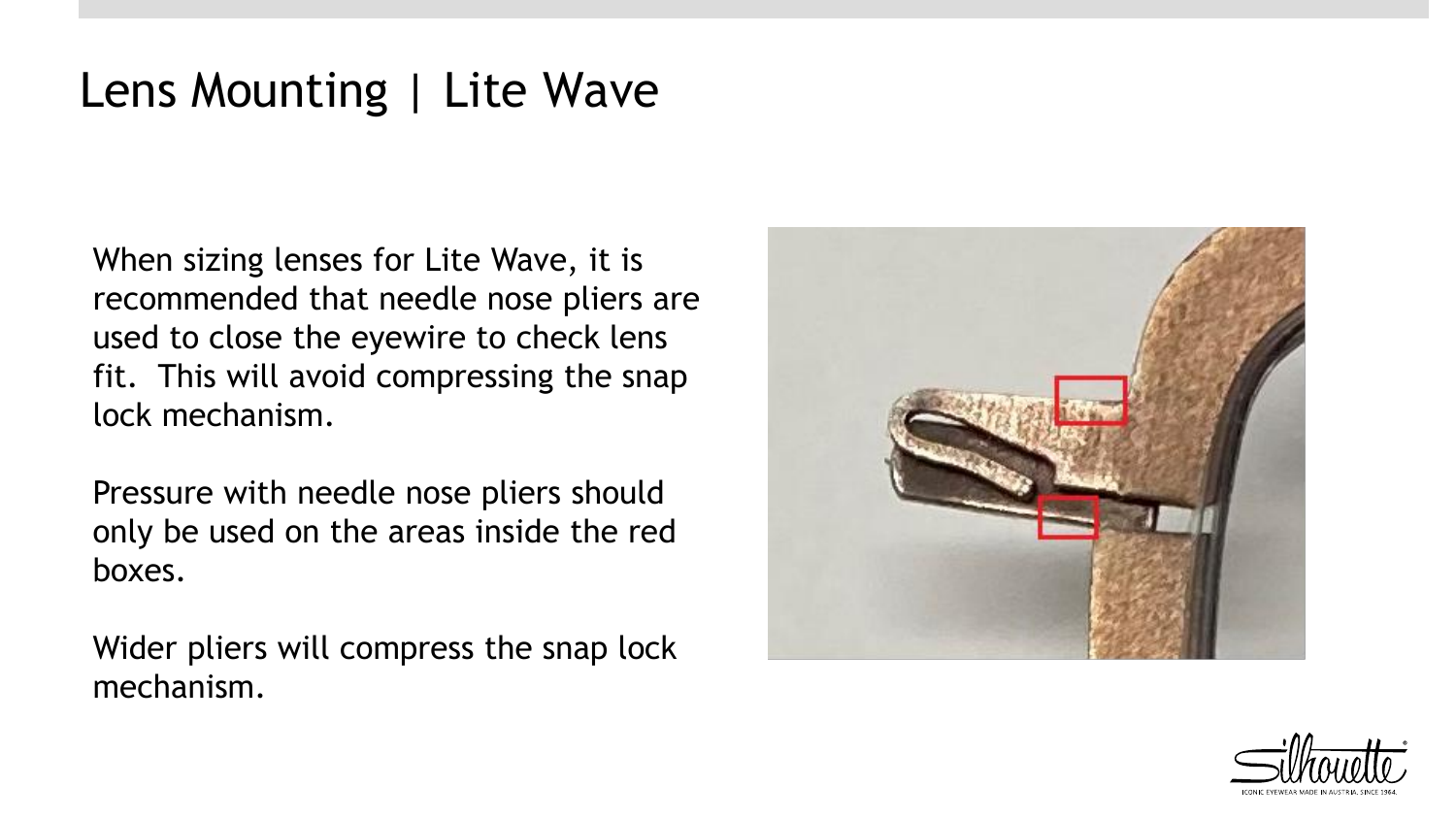# Lens Mounting | Fullrim Groove Glazing Silicone Ring

Lite Wave frames require the use of Silhouette silicone ring MH3

Once lenses are cut and grooved to specification, place silicone ring into lens groove before glazing lens into the frame

Use of silicone ring will ensure proper lens fit within the Lite Wave frame



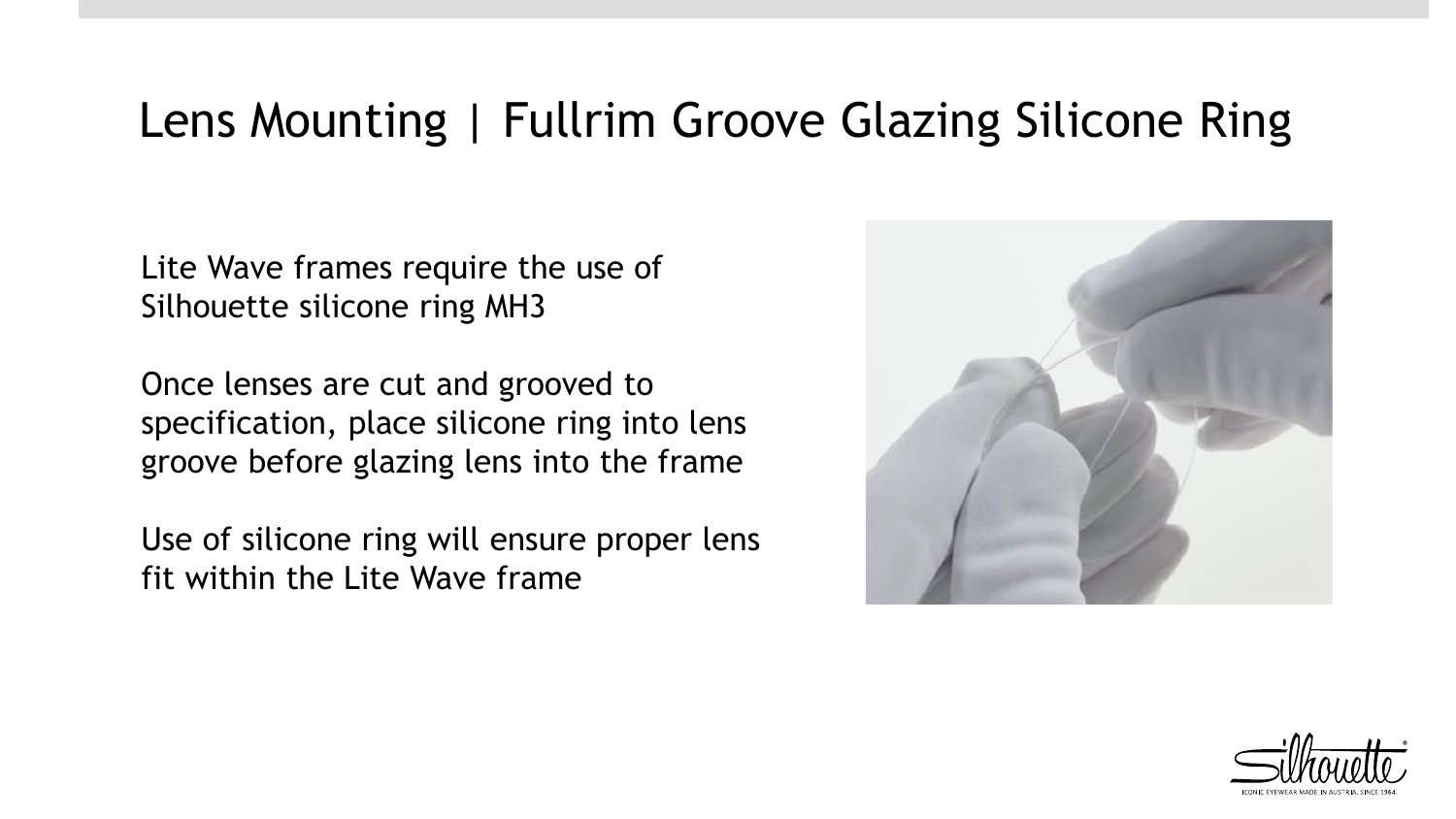Once correct lens size is confirmed, insert lens into frame front from behind.



The snap lock tab on the upper eyewire is correctly positioned when in front of the tab connected to the lower eyewire



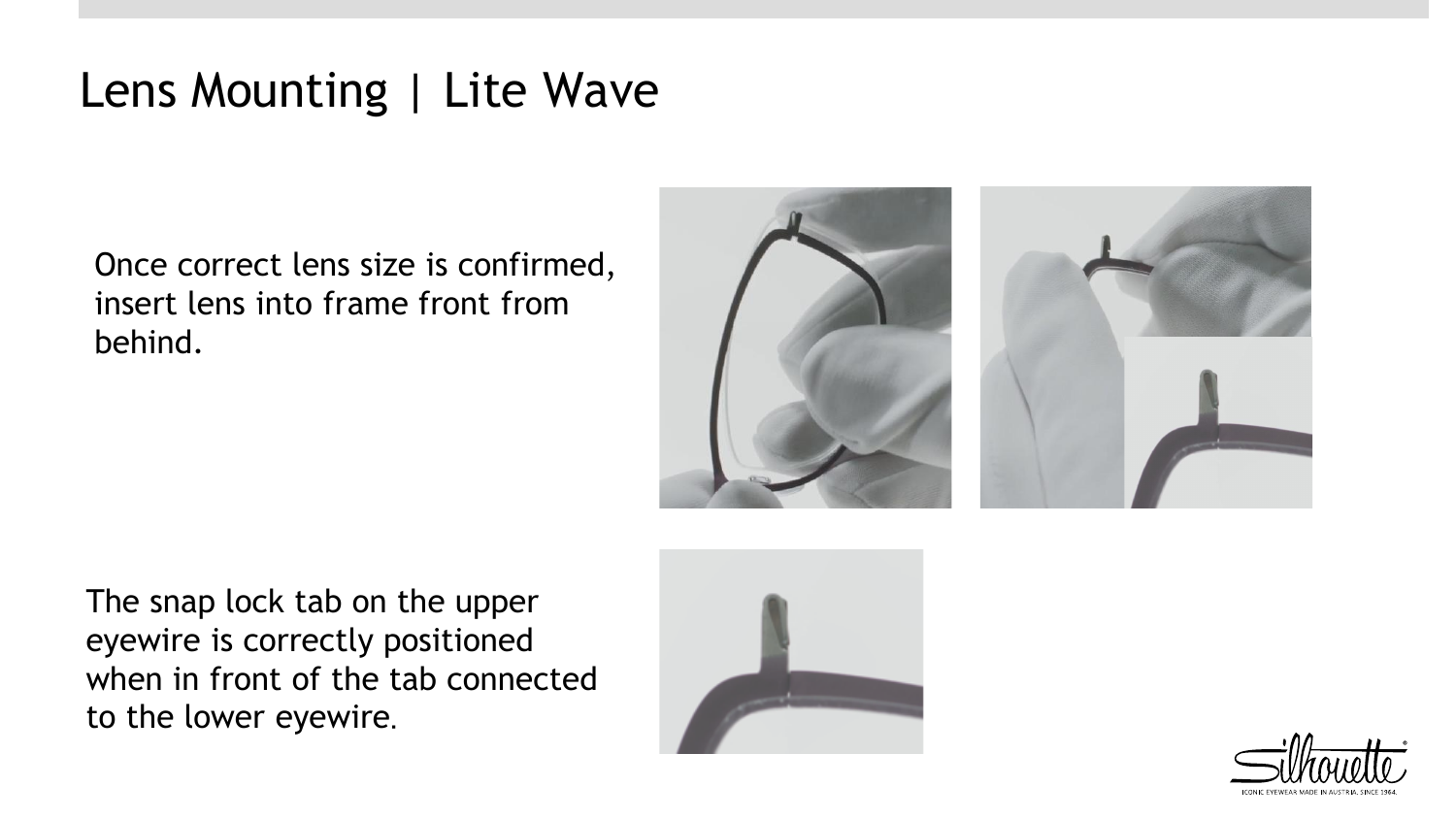When eye wire is fully closed, place endpiece over tabs and press fully on to eye wire.

If the endpiece is not fully pressed on to the tabs, the temple could fall off.



If the locking mechanism will not engage, check the snap lock on the frame front to ensure it has not been over compressed

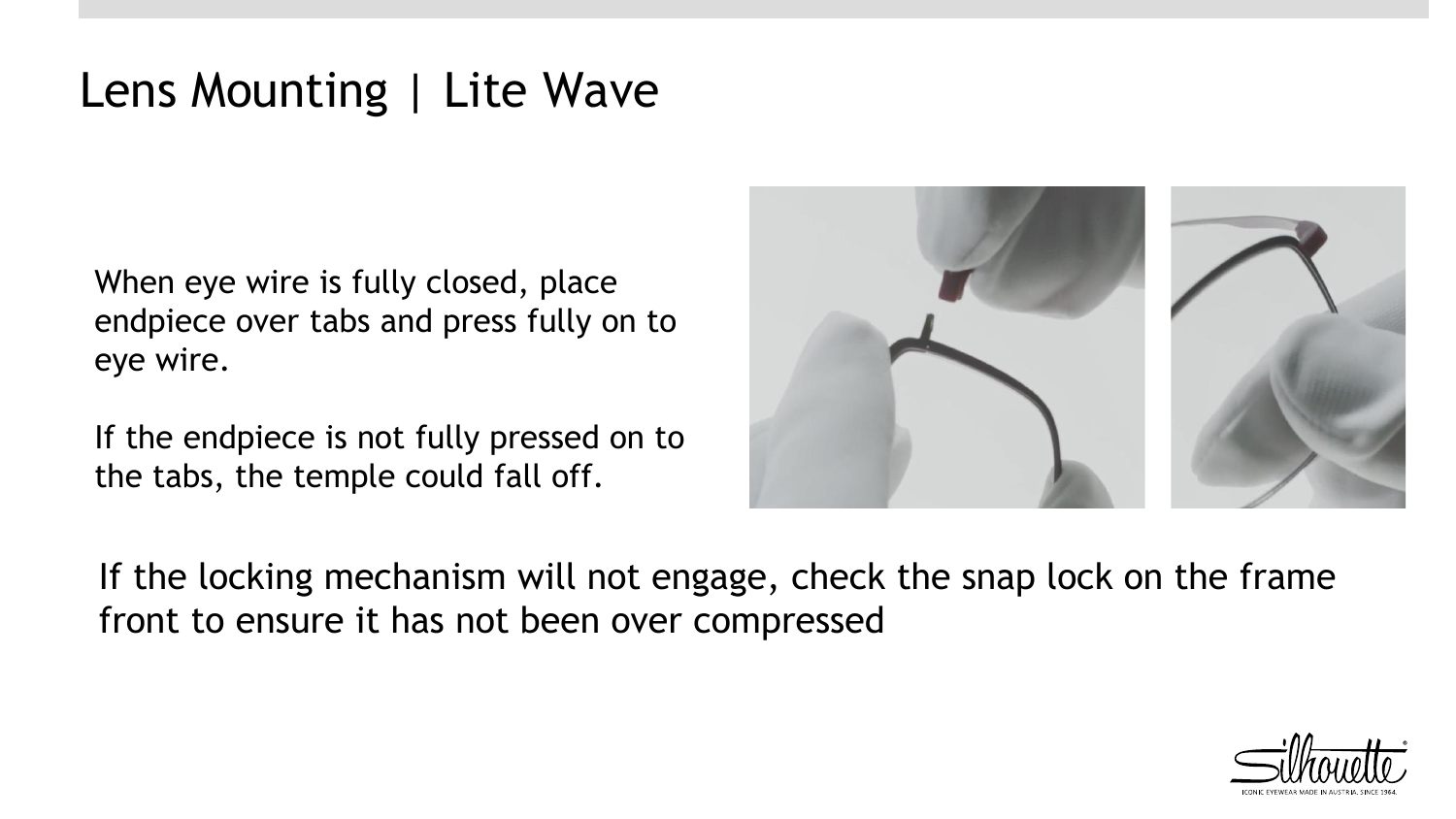If the snap lock on the frame front has been over compressed, it can be gently bent back to its original position using a flat head screwdriver. Care should be exercised to not bend too far. The frame can also be placed on a bench to open the snap lock versus resting on the finger.



Over-compressed snap lock Carefully adjust with Corrected snap lock screwdriver to open snap lock

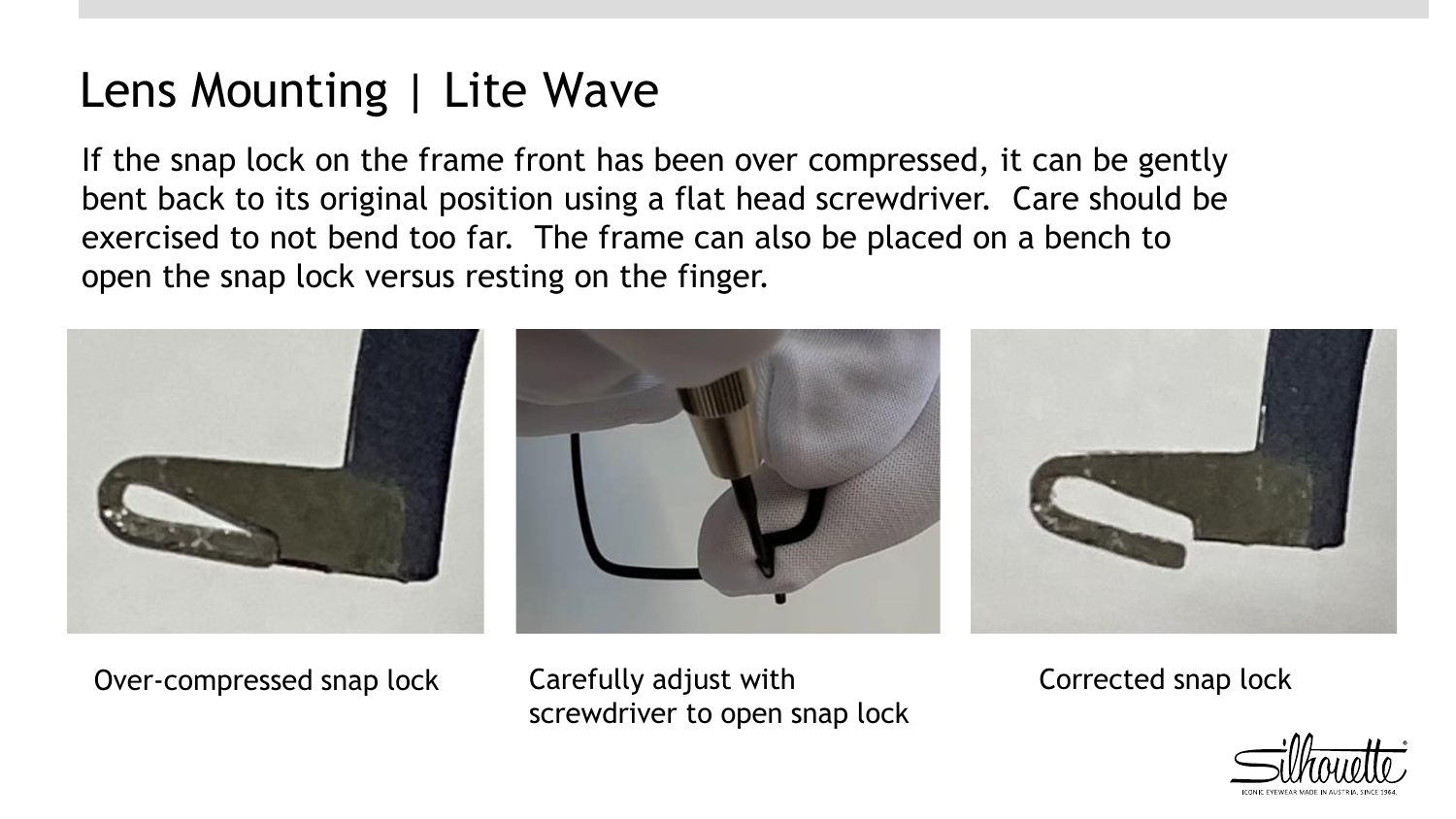# Temple Exchange | Lite Wave



- 1. Close the temple as shown and support the upper part of the endpiece with thumb (circled).
- 2. Pull temple out of endpiece in direction shown by red arrow.
- 3. Reverse procedure to install.

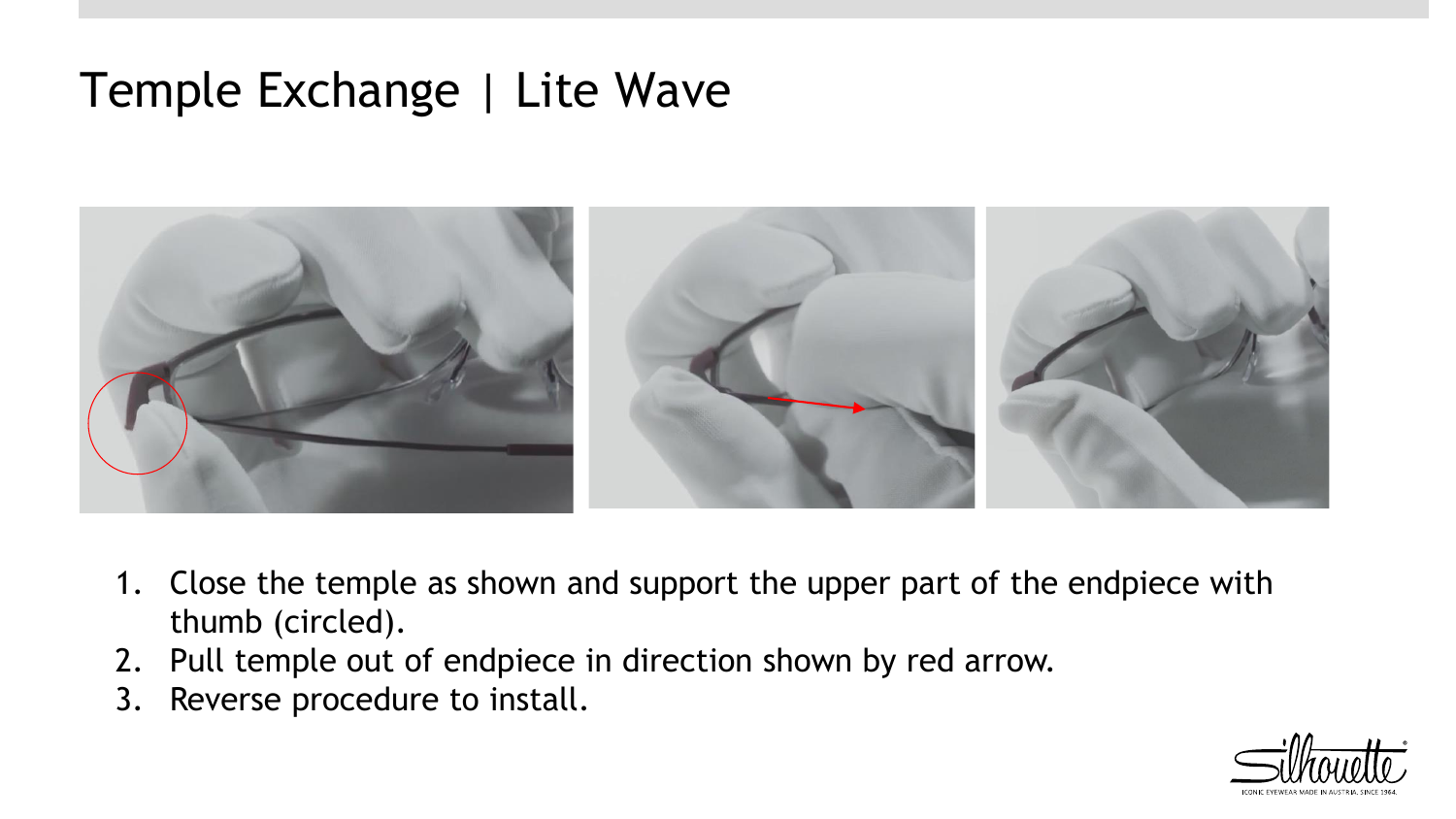# Inclination | Lite Wave

Inclination of Lite Wave should not be attempted while the temple is mounted to the frame as this places excessive strain on the endpiece. The temples must be removed to adjust temple inclination!



- 1. Remove the temple from endpiece.
- 2. Hold the hinge loop firmly with padded plier and incline to the required position.
- 3. Bending should occur at the position of the red arrow.
- 4. Replace temple and verify inclination angle.
- 5. Repeat if necessary.

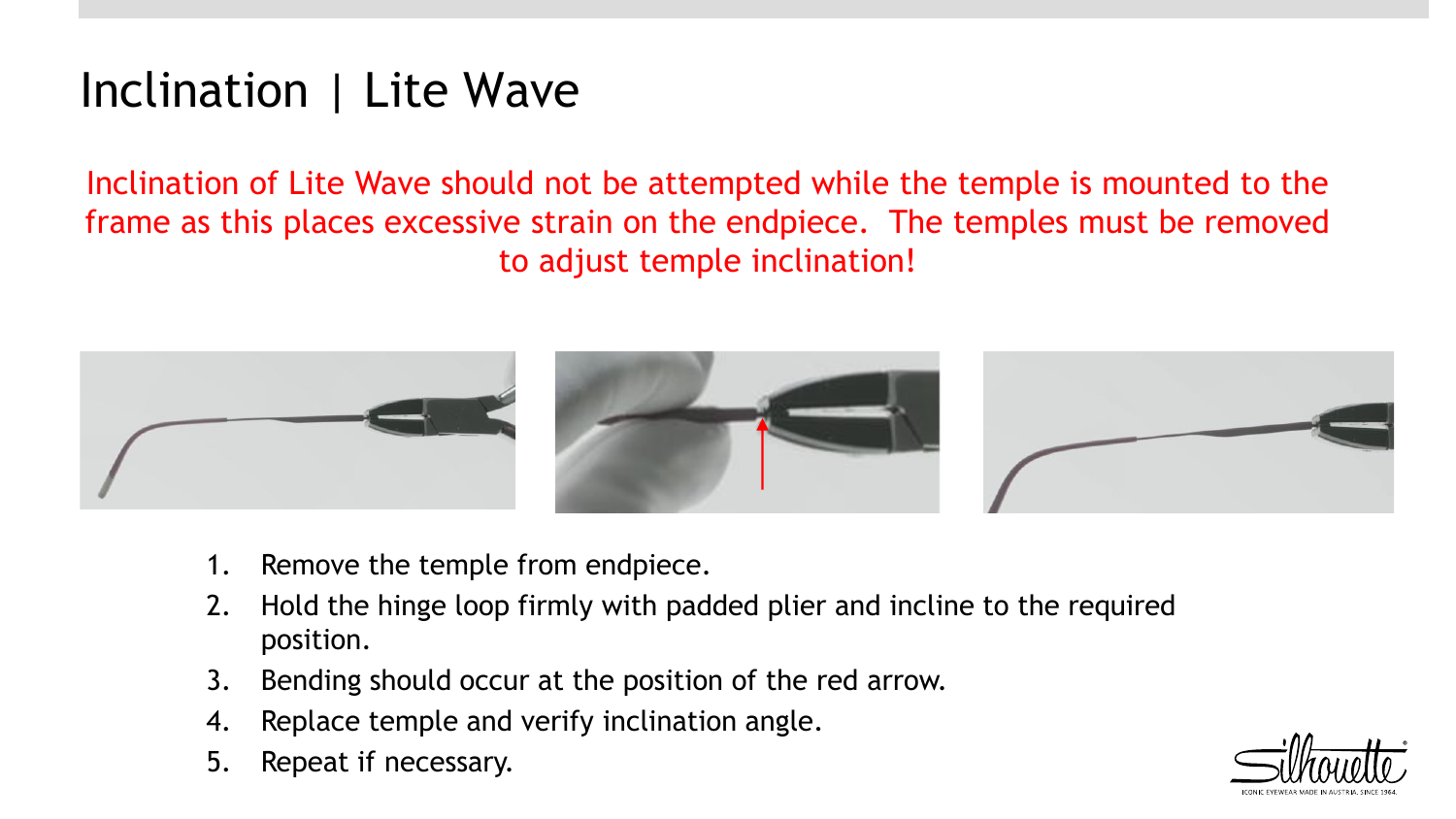# Enlarge Temple Opening | Lite Wave



Support the frame and use fingers to enlarge temple opening as shown. Do not bend the endpiece for temple opening!

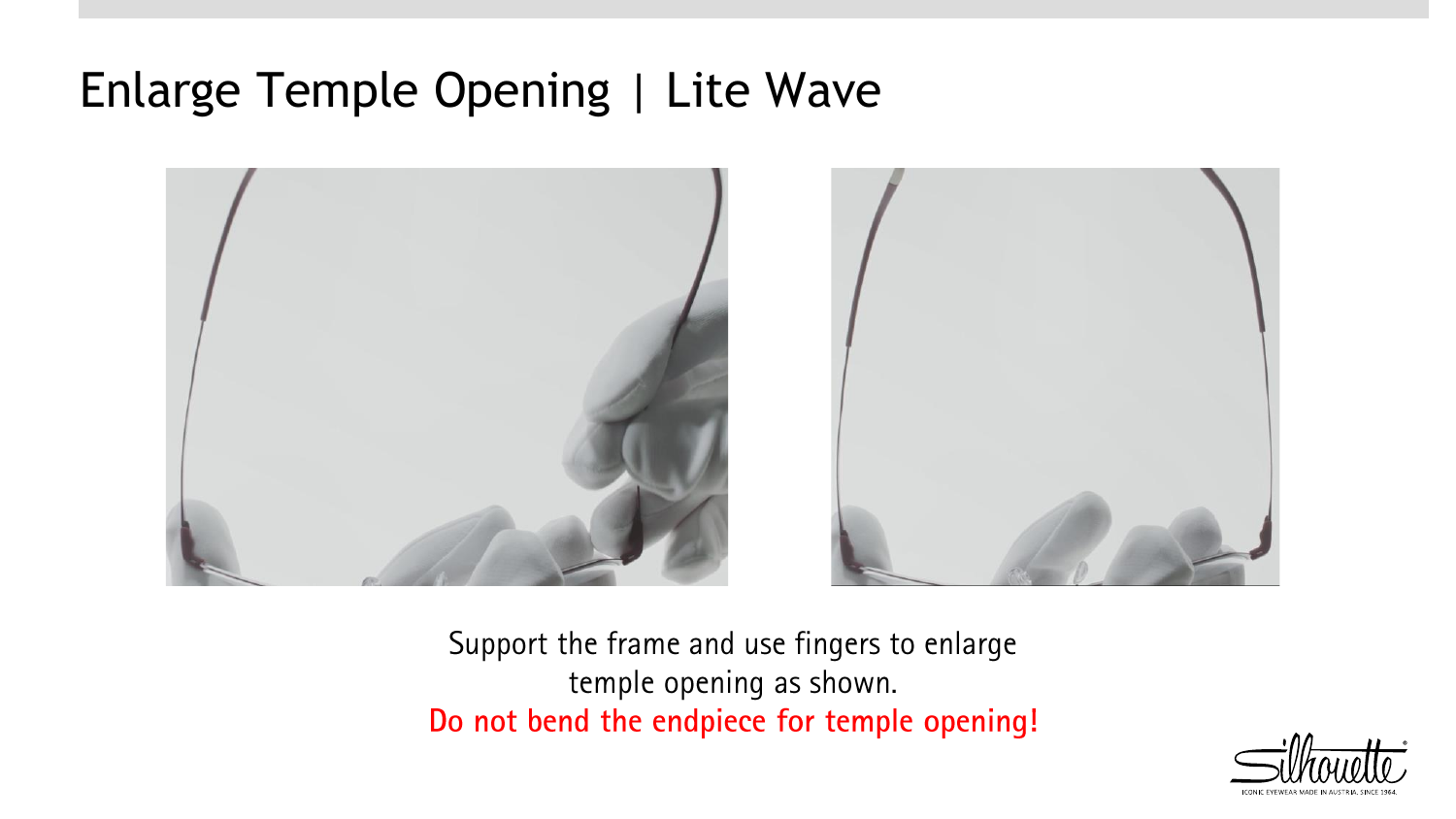# Reduce Temple Opening | Lite Wave





Support the frame and use fingers reduce the temple opening as shown. Do not bend the endpiece for temple closing!

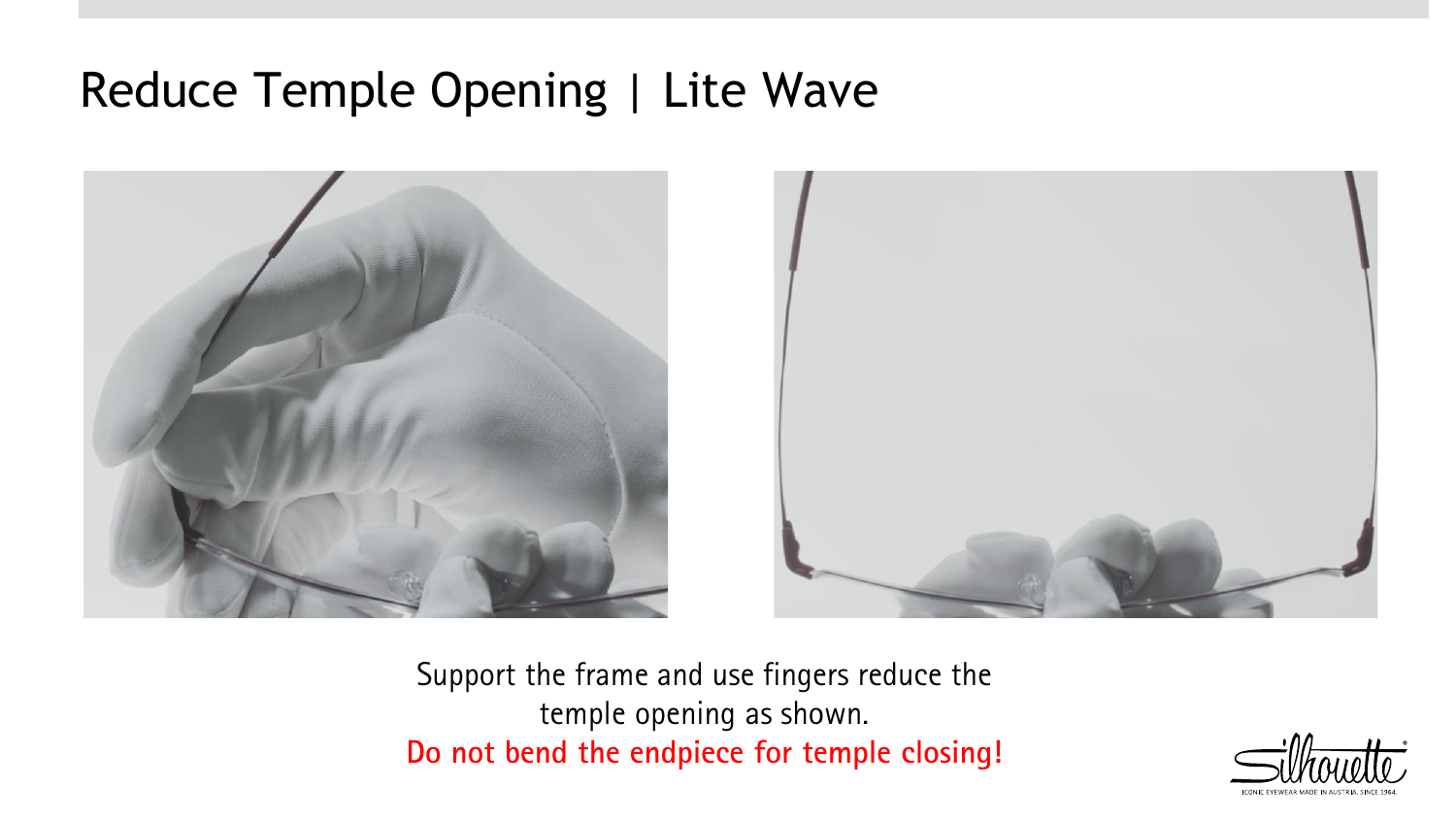# Temple Bend | Lite Wave

- 1. Adjust the temple to the ear shape with large curves.
- 2. During temple end adjustment do not put pressure on the temple tip.



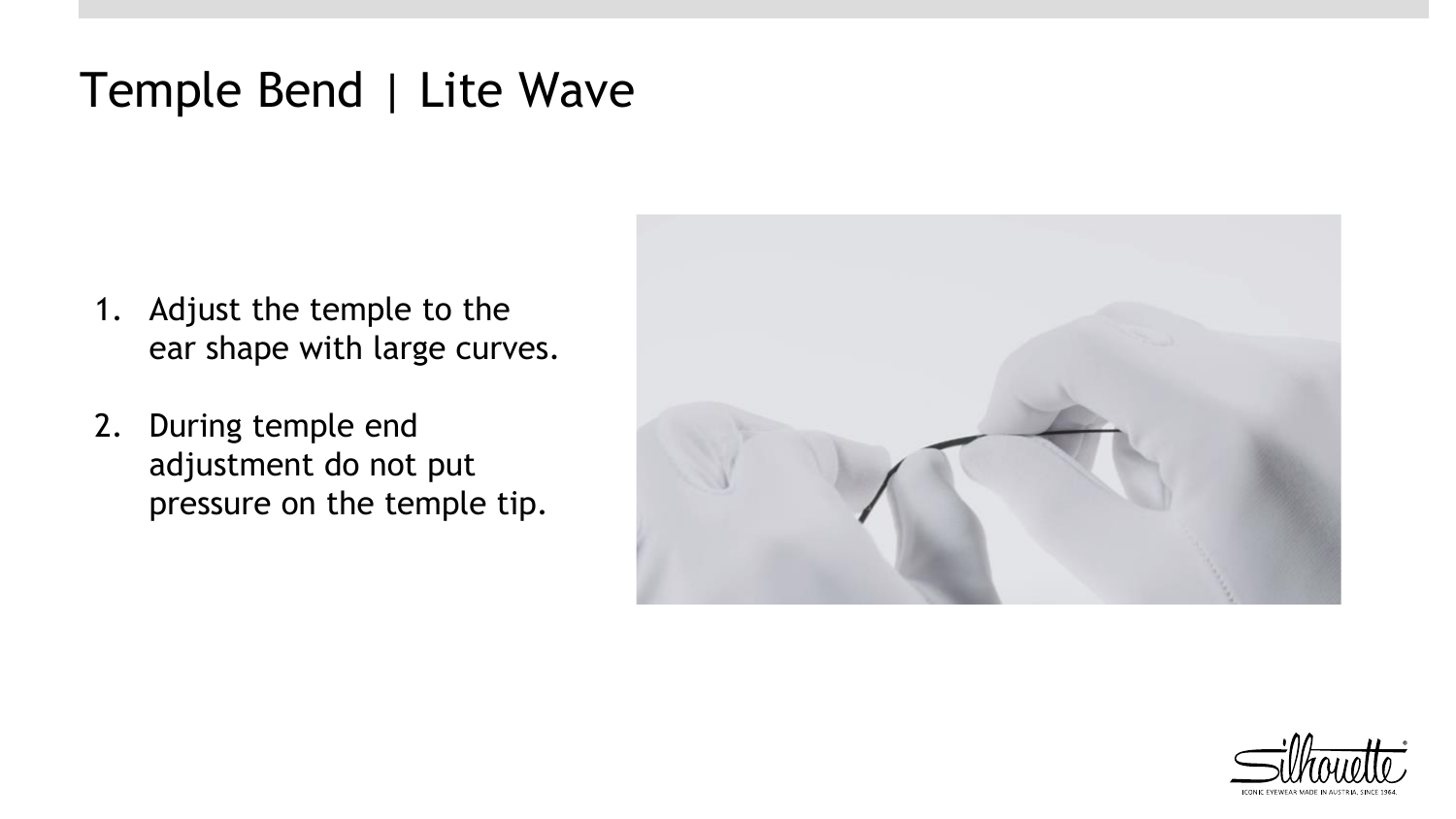# Temple Shortening | Lite Wave

1. Straighten temple and pull off temple cover.



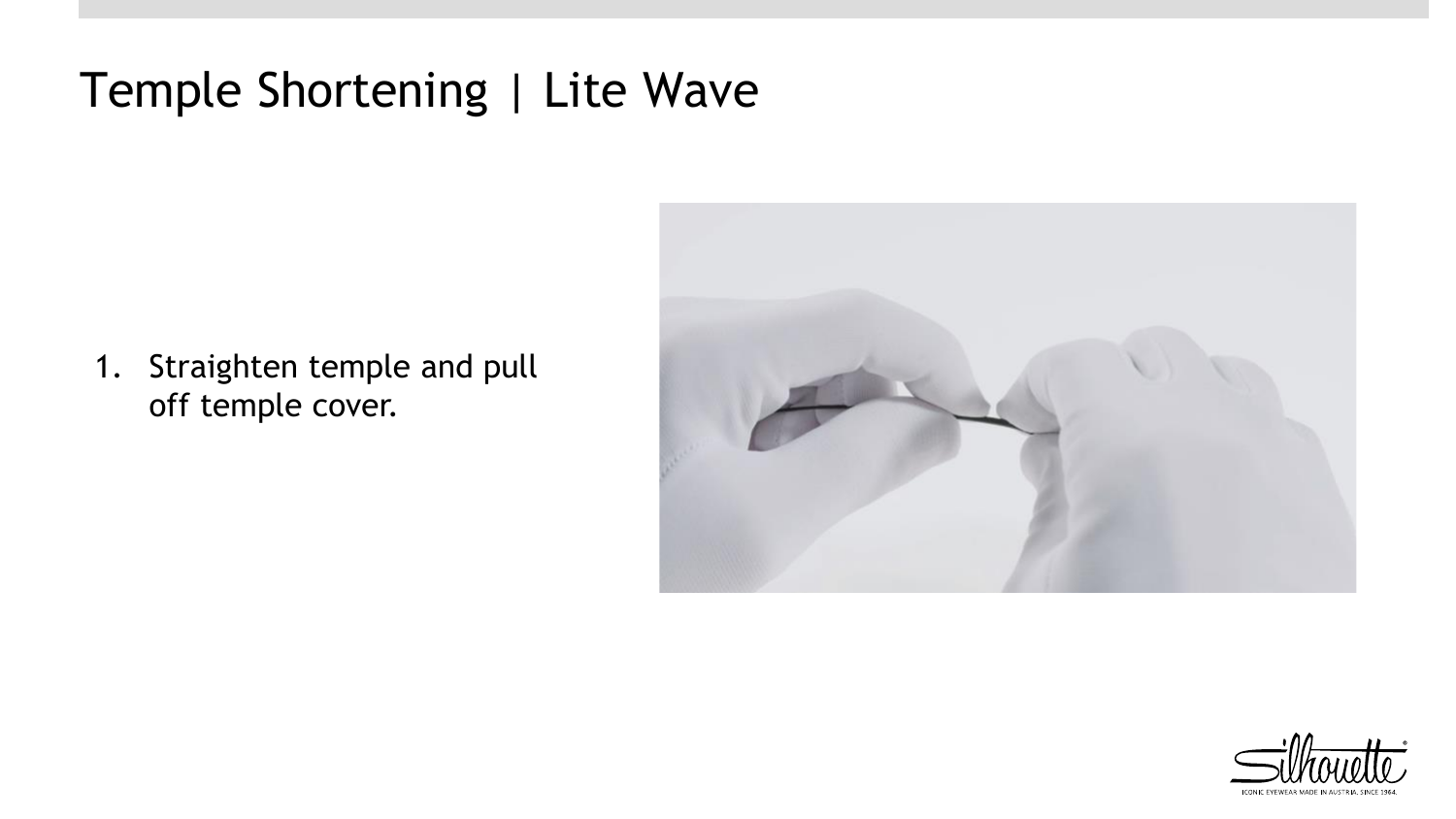# Temple Shortening | Lite Wave



- 2. Shorten titanium eyewear with metal diagonal cutter.
- 3. File down sharp edges and burrs.

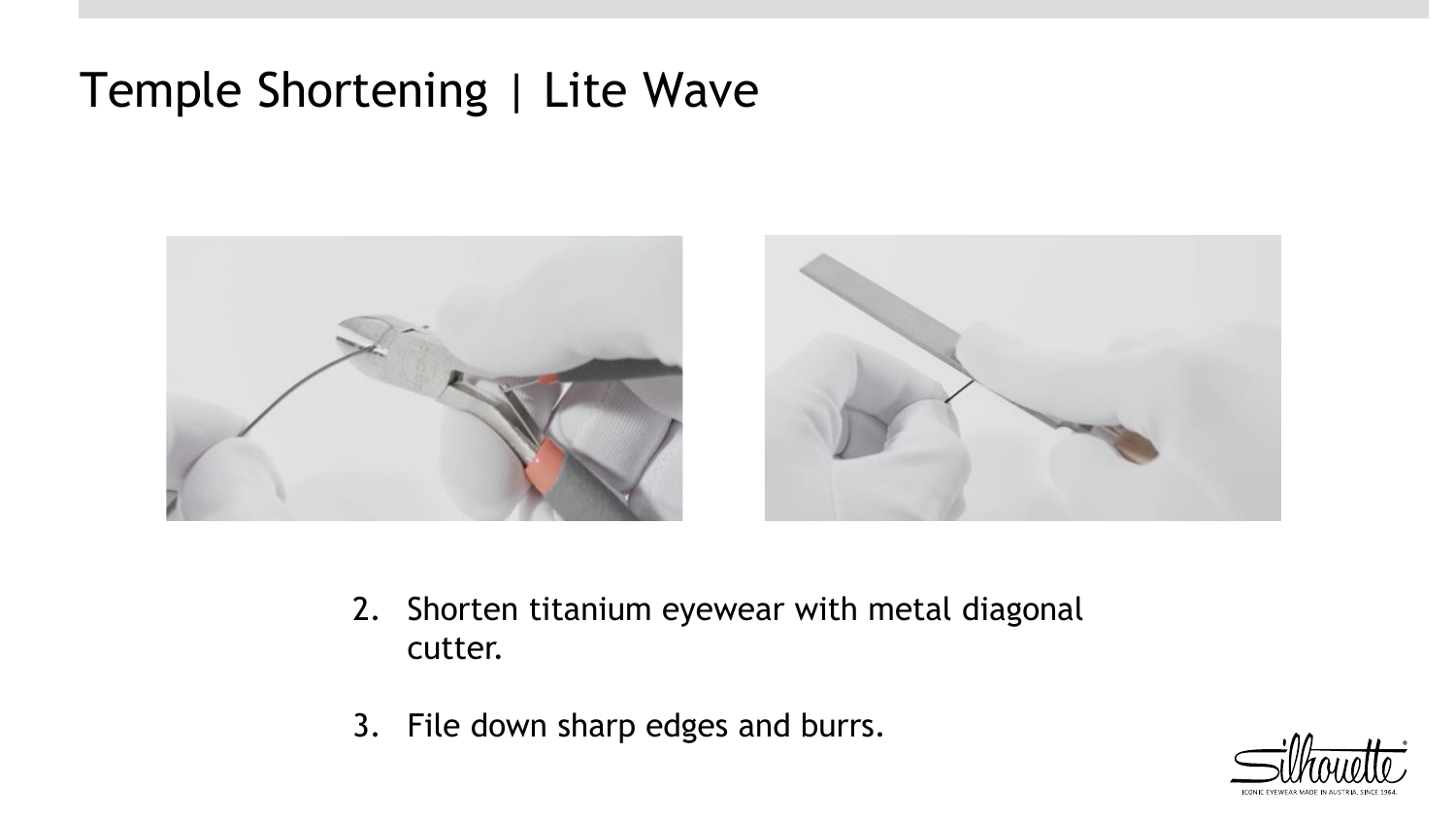# Temple Shortening | Lite Wave

- 4. Squeeze titanium wire with round pliers at the very end to recreate indentations on temple wire.
- 5. Reinstall temple cover.



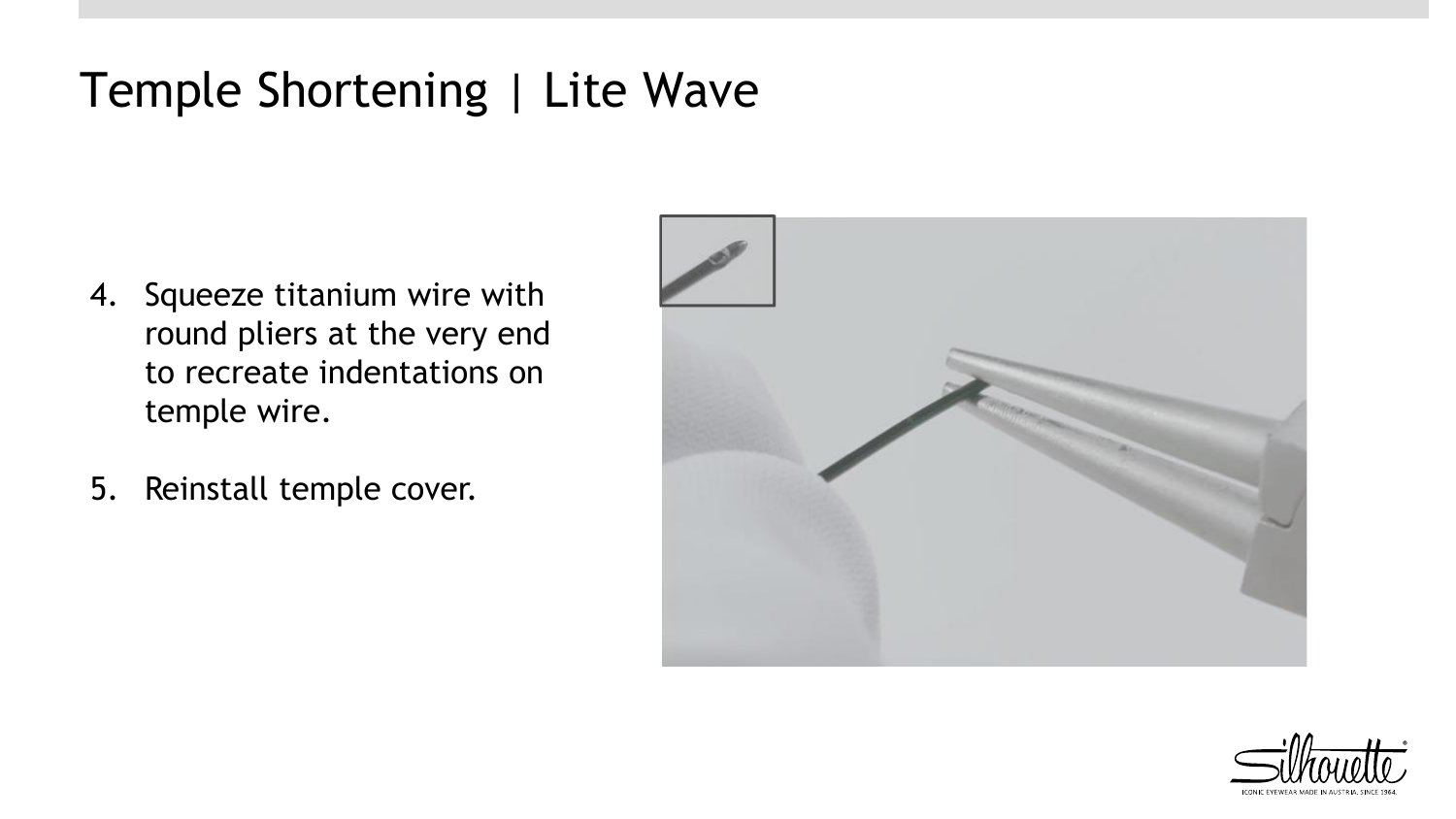# Lite Wave | Additional Information

Cleaning in an ultrasonic bath or with ethanol is possible. Avoid high temperatures such as the dashboard in the car or the sauna.

Always use the supplied case for storage.